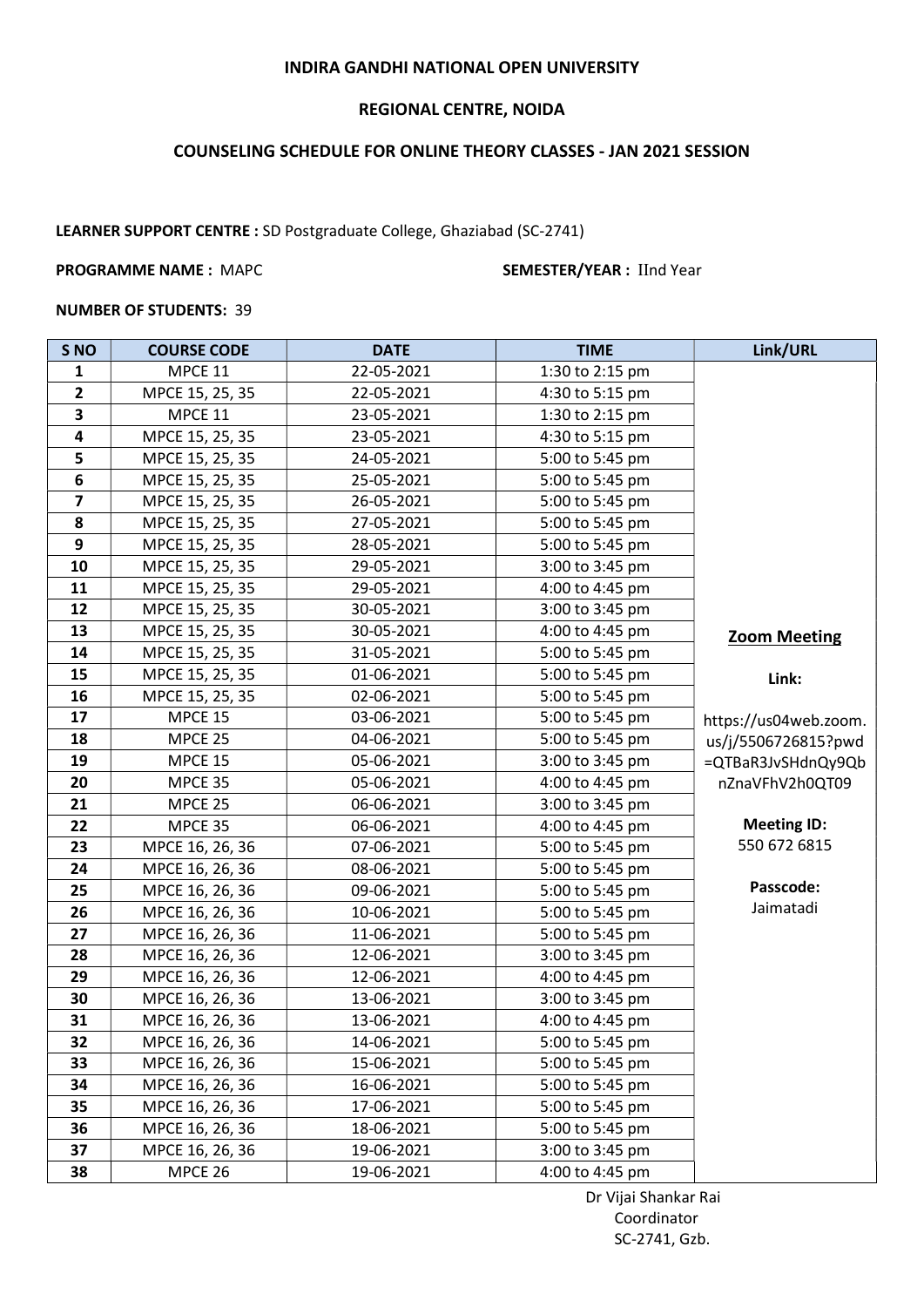| S <sub>NO</sub> | <b>COURSE CODE</b> | <b>DATE</b> | <b>TIME</b>     | Link/URL               |
|-----------------|--------------------|-------------|-----------------|------------------------|
| 39              | MPCE 16            | 20-06-2021  | 3:00 to 3:45 pm |                        |
| 40              | MPCE 36            | 20-06-2021  | 4:00 to 4:45 pm |                        |
| 41              | MPCE 26            | 21-06-2021  | 5:00 to 5:45 pm |                        |
| 42              | MPCE 16            | 22-06-2021  | 5:00 to 5:45 pm |                        |
| 43              | MPCE 21            | 23-06-2021  | 5:00 to 5:45 pm |                        |
| 44              | MPCE 21            | 24-06-2021  | 5:00 to 5:45 pm |                        |
| 45              | MPCE 21            | 25-06-2021  | 5:00 to 5:45 pm |                        |
| 46              | MPCE 21            | 26-06-2021  | 3:00 to 3:45 pm |                        |
| 47              | MPCE 21            | 26-06-2021  | 4:00 to 4:45 pm |                        |
| 48              | MPCE 21            | 27-06-2021  | 3:00 to 3:45 pm |                        |
| 49              | MPCE 21            | 27-06-2021  | 4:00 to 4:45 pm |                        |
| 50              | MPCE 21            | 28-06-2021  | 5:00 to 5:45 pm |                        |
| 51              | MPCE 21            | 29-06-2021  | 5:00 to 5:45 pm |                        |
| 52              | MPCE 21            | 30-06-2021  | 5:00 to 5:45 pm |                        |
| 53              | MPCE 22            | 01-07-2021  | 5:00 to 5:45 pm |                        |
| 54              | MPCE 22            | 02-07-2021  | 5:00 to 5:45 pm |                        |
| 55              | MPCE 22            | 03-07-2021  | 3:00 to 3:45 pm |                        |
| 56              | MPCE 22            | 03-07-2021  | 4:00 to 4:45 pm |                        |
| 57              | MPCE 22            | 04-07-2021  | 3:00 to 3:45 pm | <b>Zoom Meeting</b>    |
| 58              | MPCE 22            | 04-07-2021  | 4:00 to 4:45 pm |                        |
| 59              | MPCE 22            | 05-07-2021  | 5:00 to 5:45 pm | Link:                  |
| 60              | MPCE 22            | 06-07-2021  | 5:00 to 5:45 pm |                        |
| 61              | MPCE 22            | 07-07-2021  | 5:00 to 5:45 pm | https://us04web.zoom.  |
| 62              | MPCE 22            | 08-07-2021  | 5:00 to 5:45 pm | us/j/5506726815?pwd    |
| 63              | MPCE 23            | 09-07-2021  | 5:00 to 5:45 pm | =QTBaR3JvSHdnQy9Qb     |
| 64              | MPCE 23            | 10-07-2021  | 3:00 to 3:45 pm | nZnaVFhV2h0QT09        |
| 65              | MPCE 23            | 10-07-2021  | 4:00 to 4:45 pm |                        |
| 66              | MPCE 23            | 11-07-2021  | 3:00 to 3:45 pm | <b>Meeting ID:</b>     |
| 67              | MPCE 23            | 11-07-2021  | 4:00 to 4:45 pm | 550 672 6815           |
| 68              | MPCE 23            | 12-07-2021  | 5:00 to 5:45 pm |                        |
| 69              | MPCE 11            | 13-07-2021  | 4:00 to 4:45 pm | Passcode:<br>Jaimatadi |
| 70              | MPCE 23            | 13-07-2021  | 5:00 to 5:45 pm |                        |
| 71              | MPCE 11            | 14-07-2021  | 4:00 to 4:45 pm |                        |
| 72              | MPCE 23            | 14-07-2021  | 5:00 to 5:45 pm |                        |
| 73              | MPCE 11            | 15-07-2021  | 4:00 to 4:45 pm |                        |
| 74              | MPCE 23            | 15-07-2021  | 5:00 to 5:45 pm |                        |
| 75              | MPCE 11            | 16-07-2021  | 4:00 to 4:45 pm |                        |
| 76              | MPCE 23            | 16-07-2021  | 5:00 to 5:45 pm |                        |
| 77              | <b>MPCE 11</b>     | 17-07-2021  | 1:00 to 1:45 pm |                        |
| 78              | MPCE 11            | 17-07-2021  | 2:00 to 2:45 pm |                        |
| 79              | MPCE 31            | 17-07-2021  | 3:00 to 3:45 pm |                        |
| 80              | MPCE 31            | 17-07-2021  | 4:00 to 4:45 pm |                        |
| 81              | MPCE 11            | 18-07-2021  | 1:00 to 1:45 pm |                        |
| 82              | MPCE 11            | 18-07-2021  | 2:00 to 2:45 pm |                        |
| 83              | MPCE 31            | 18-07-2021  | 3:00 to 3:45 pm |                        |
| 84              | MPCE 31            | 18-07-2021  | 4:00 to 4:45 pm |                        |
| 85              | MPCE 12            | 19-07-2021  | 4:00 to 4:45 pm |                        |
| 86              | MPCE 31            | 19-07-2021  | 5:00 to 5:45 pm |                        |
| 87              | MPCE 12            | 20-07-2021  | 4:00 to 4:45 pm |                        |

 Dr Vijai Shankar Rai Coordinator SC-2741, Gzb.